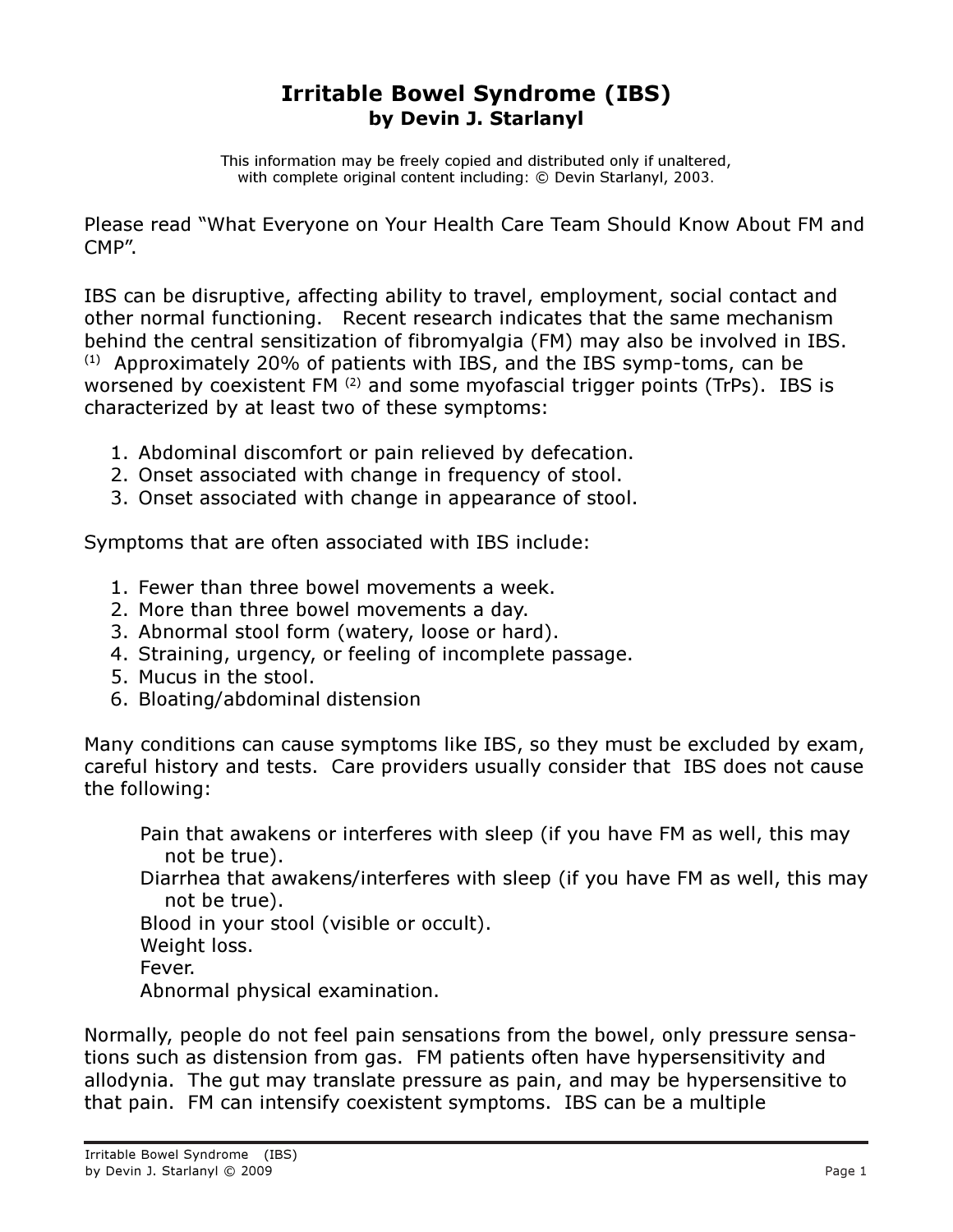perpetuating factor for FM and TrPs. It can alter the absorption of nutrients through diarrhea, add pain, or promote toxin exposure through constipation. FM patients often have sleep disturbances including fragmented and/or unrestorative sleep. It is important that anything that disturbs your sleep is brought under control. IBS itself can trigger central sensitization. (3)

IBS can also be intensified or perpetuated by myofascial TrPs in the abdominal areas, low back, pelvic floor or upper inner thigh. <sup>(4)</sup> An initiating factor, such as an intestinal flu, food poisoning or food sensitivity or even menstrual cramping, can set up myofascial TrPs that will continue the symptoms until the TrPs are treated. If the TrPs are the *only* perpetuating factor, successful treatment of the TrPs will successfully treat the IBS.

Abdominal TrPs can influence the function of your gut, and gut dysfunction can perpetuate the TrPs. The abdominal area is separated into four parts, called quadrants. TrPs usually refer pain in the same quadrant where they live but may transmit symptoms into other parts of the abdomen, as well as to the back. TrPs can cause more than just pain and muscle dysfunction. They can cause projectile vomiting, anorexia and nausea, as well as IBS symptoms. They may be perpetuated by such events as emotional stress, occupational strain, paradoxical respiration, and doing "fitness" exercises such as sit-ups.

Abdominal oblique TrPs cause pain that reaches into the chest, can cross the belly and hit the gut. Heartburn and acid reflux are common. There can be many TrPs in many layers of many muscles. TrPs around the inner rib edges may produce deep pain in the region of the stomach. What Travell and Simons call the "belch button" can occur at the back rim of some side abdominal wall muscles or in the membrane covering deep muscles of the trunk and back. These TrPs cause stomach problems with burping and gas and even cause projectile vomiting. Multiple TrPs can produce effects that, together, can mimic abdominal disease. Organ disease can activate TrPs that will then perpetuate the pain and other symptoms long after you recover from the disease.

The rectus abdominus is a long, flat muscle in the front center of the body. TrPs in its upper area can cause heartburn, uncomfortable abdominal fullness, indigestion, nausea and even vomiting. The vomiting is usually due to TrPs at the very bottom of the breastbone, especially on the left side. These TrPs can also refer pain across the upper abdomen between the rib margins.

Active abdominal TrPs, especially the rectus abdominus, can cause a lax, distended abdomen with excessive gas. Contraction of the abdominal muscles is inhibited by the TrPs so that you can't pull in your stomach. This can contribute bulk to the fat pad over the belly. TrPs in the rectus abdominus around the sides of the belly button can create sensations of abdominal cramping or colic, even in infants. Active TrPs in the lower rectus abdominus can mimic diverticulosis and pelvic disease. Gastrointestinal symptoms can also come from TrPs in the back muscles.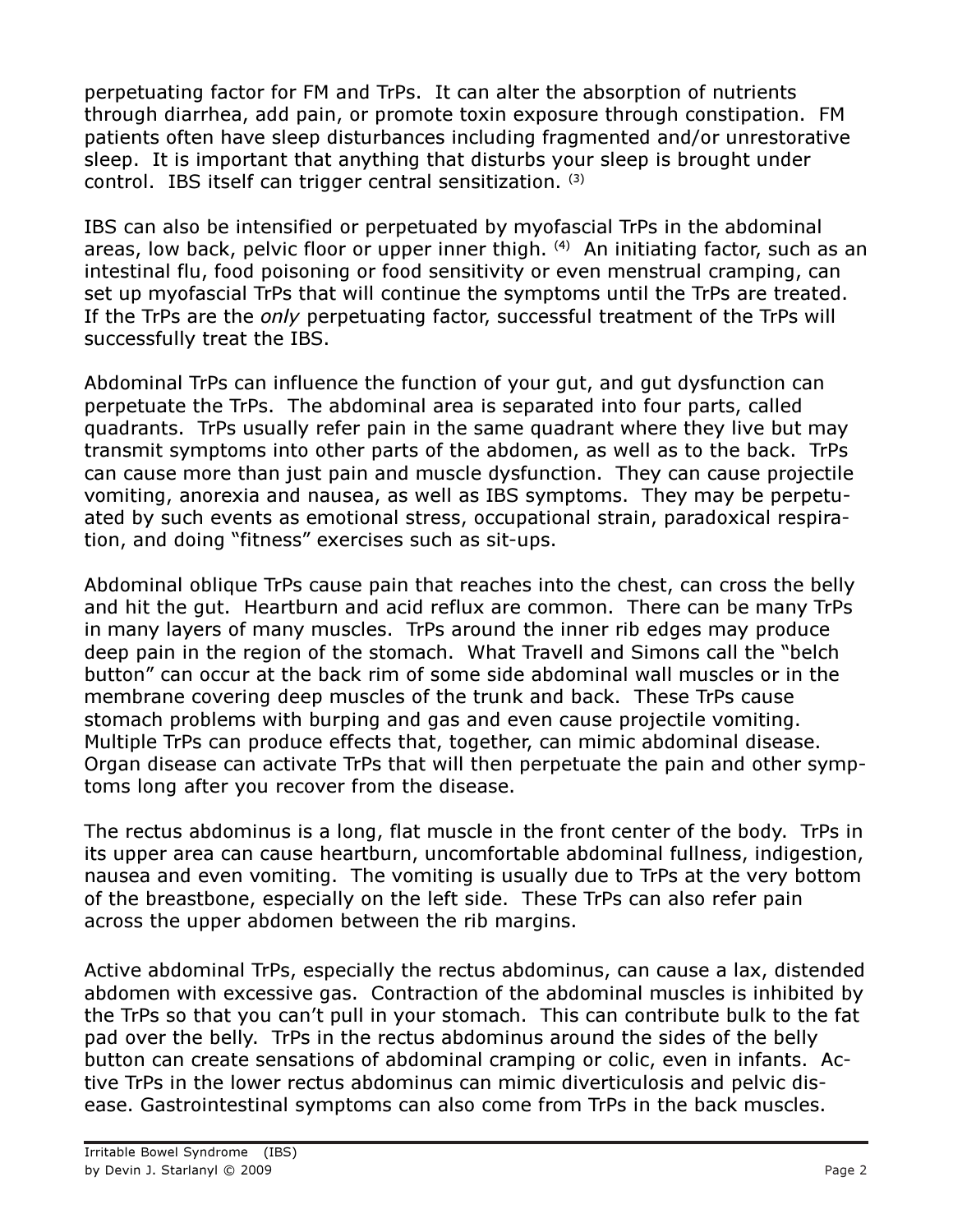Lower abdominal pain, tenderness and spasm can also be referred from TrPs in the vaginal wall. Peptic ulcer, parasites, acute trauma, chronic occupational stress or an abdominal scar and adhesions will make you susceptible to abdominal TrPs. Other activating or perpetuating factors of these TrPs include total body fatigue, over-exercise, emotional tension, cold exposure, viral infections, yeast infections, constipation, poor posture, and body asymmetry. These stresses are additive. Many TrPs in the pelvic floor can contribute to painful defecation and IBS symptoms. They may not be causing all of the IBS symptoms, but they can be contributing, and treating the TrPs may substantially reduce the symptoms, allowing the balance to be treated by diet and stress reduction. For specifics on these and other contributing TrPs and what to do about them, see chapter 8 of "Fibromyalgia and Chronic Myofascial Pain: A Survival; Manual", edition 2 .

Research indicates that patients with FM often have permeable (leaky) gut, also called malabsorptive syndrome, as well as biochemical metabolic dysfunctions. (5) This means that patients may require extra supplementation including vitamins and minerals, as well as careful attention therapies that will help to heal the gut and restore function. (see Healing the Gut) This includes healthy dietary habits including careful chewing of food, careful selection of healthy food items, and slower food consumption. Recent studies have indicated that the use of topical lidocaine rectally can provide significant relief for some IBS symptoms. (6) IBS is a description, not a diagnosis. It is important to search for the generators of the symptoms, such as myofascial trigger points, visceral illness, abdominal obesity indicating insulin resistance, leaky gut, GERD, or other conditions, and then treat the causes. Fibromyalgia amplifies symptoms generated by other conditions. Look for symptom generators and treat the causes.